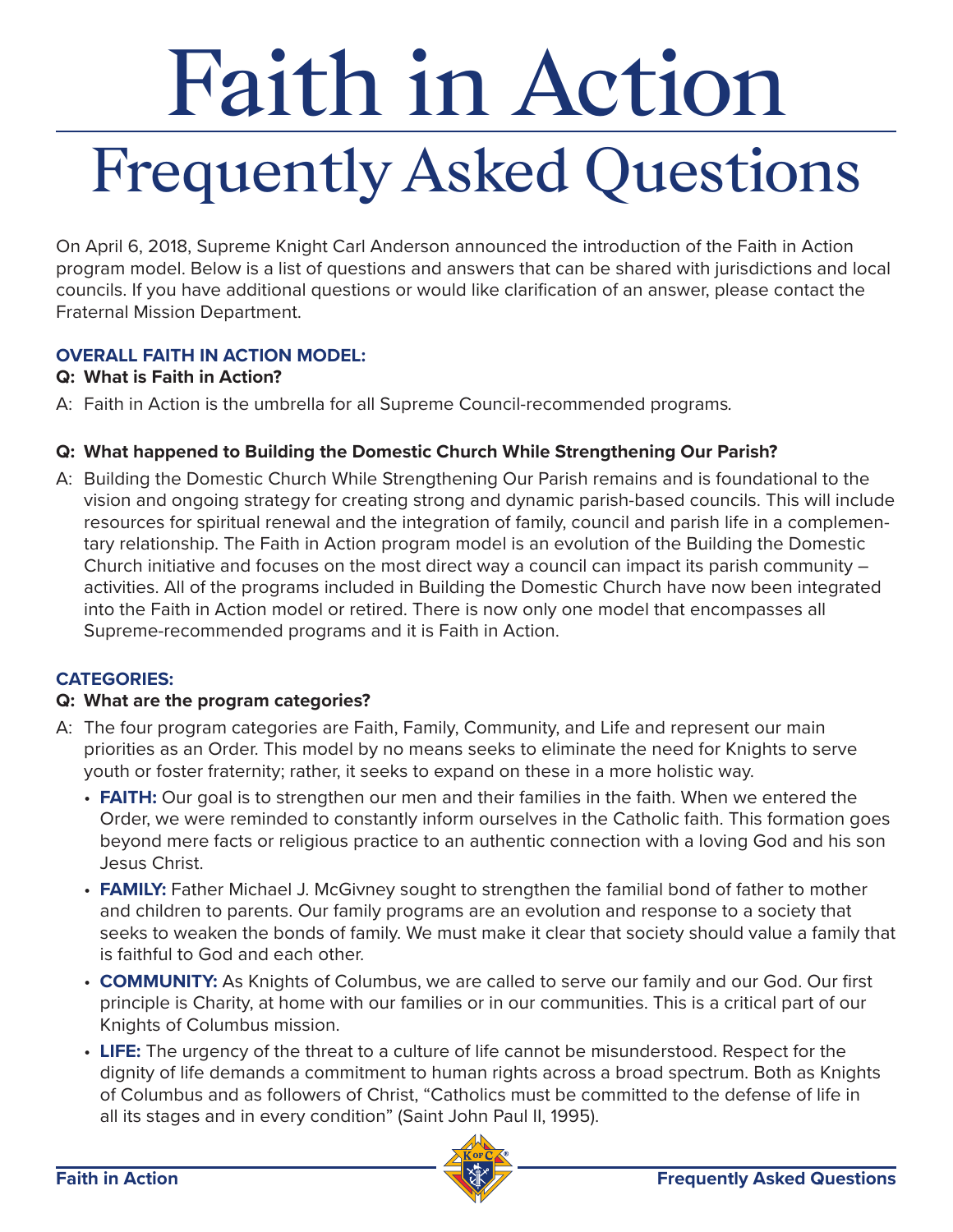# **Q: What happened to the Youth category?**

A: The Youth category is consolidated into the Community category to better align all community outreach programs including those involving youth and their families.

## **Q: Do I need to assign a council youth director?**

A: No, there is no need to assign a council youth director. The program responsibilities have moved under the Community program category.

## **Q: What happened to the Council category?**

A: The Council category is consolidated into the Faith and Family categories. Council programs that involve fraternity should include both faith-based activities and family activities. These programs offer opportunities for Knights to come together in shared purpose to foster unity and spirituality.

#### **PROGRAMS:**

#### **Q: What are the Supreme-recommended programs?**

| . .    |  |
|--------|--|
|        |  |
|        |  |
| $\sim$ |  |

| <b>FAITH</b>                        | <b>COMMUNITY</b>                          |  |  |
|-------------------------------------|-------------------------------------------|--|--|
| <b>RSVP</b>                         | <b>Coats for Kids</b>                     |  |  |
| Into the Breach                     | <b>Global Wheelchair Mission</b>          |  |  |
| <b>Spiritual Reflection</b>         | <b>Habitat for Humanity</b>               |  |  |
| <b>Holy Hour</b>                    | Leave No Neighbor Behind**                |  |  |
| Pilgrim Icon Program                | <b>Disaster Preparedness</b>              |  |  |
| Building the Domestic Church Kiosk  | Free Throw Championship                   |  |  |
| Rosary Program                      | <b>Catholic Citizenship Essay Contest</b> |  |  |
| <b>Sacramental Gifts</b>            | Soccer/Hockey Challenge                   |  |  |
|                                     | <b>Helping Hands</b>                      |  |  |
| <b>FAMILY</b>                       | <b>LIFE</b>                               |  |  |
| <b>Food for Families</b>            | <b>March for Life</b>                     |  |  |
| <b>Family of the Month/Year</b>     | <b>Special Olympics</b>                   |  |  |
| <b>Family Fully Alive</b>           | <b>Ultrasound Program</b>                 |  |  |
| <b>Family Prayer Night</b>          | <b>Pregnancy Center Support</b>           |  |  |
| Keep Christ in Christmas            | Christian Refugee Relief                  |  |  |
| <b>Family Week</b>                  | <b>Silver Rose</b>                        |  |  |
| Consecration to the Holy Family     | Mass for People with Special Needs        |  |  |
| <b>Good Friday Family Promotion</b> | Novena for Life                           |  |  |

**Bold** denotes Featured Programs \*\*Only for this Fraternal Year

- **Q: How many programs are required to fulfill Columbian Award requirements for each category?**
- A: Four (4) program credits in each category are required to earn the Columbian Award. To earn the Columbian Award, the council is required to complete a minimum of sixteen (16) program credits.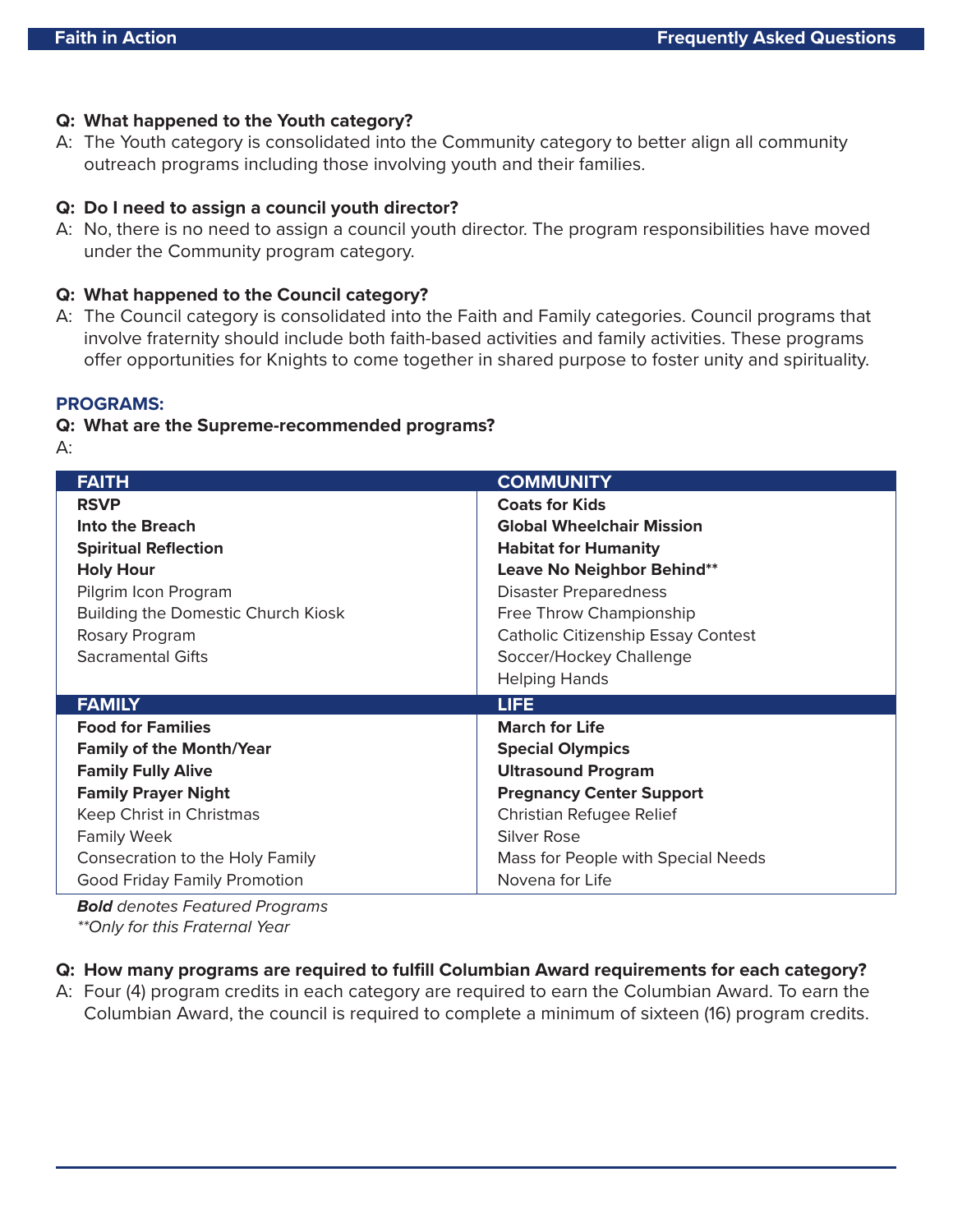# **Q: What are the featured programs?**

A: RSVP, Into the Breach, Spiritual Reflection, Holy Hour, Food for Families, Family of the Month/Year, Family Prayer Night, Family Fully Alive, Coats for Kids, Global Wheelchair Mission, Habitat for Humanity, Leave No Neighbor Behind, March for Life, Special Olympics, Pregnancy Center Support and Ultrasound Program.

## **Q: Will the council still receive four credits, or full credit, per category for a featured program?**

A: No. The council will only receive two credits, or half credit, per category for a featured program. We are encouraging councils to enhance their fraternal and parish life with a variety of enriched programs available in the new Faith in Action model or programs uniquely their own.

#### **Q: Are there required programs?**

- A: No. Councils are encouraged to participate in a variety of programs that best fit the needs of the men in their council and parish.
- **Q: Can supporting a food bank or food pantry count for both Food for Families and Leave No Neighbor Behind service activity 4. Feed the Hungry?**
- A: Yes. Participating in the Food for Families program may be counted towards both categories (Family and Community), and should be reported for both. To ensure your council's refund, please also submit the [Food for Families Refund and Plaque Application](https://www.kofc.org/en/resources/programs/food-for-families/10057-food-for-families-report-form.pdf) (#10057). To obtain one credit for Leave No Neighbor Behind, completion of one additional service activity is required, in addition to service activity 4. Feed the Hungry.

## **Q: Where can I find information on the Featured Program Requirements?**

A: Featured Program requirements can be found in this guidebook beginning on page 34, or within the individual program guide sheets found online at [kofc.org/fiaresources.](https://www.kofc.org/en/what-we-do/faith-in-action-programs/resources/index.html?1tab=1tab0)

# **CATHOLIC INFORMATION SERVICE:**

- **Q: What role does the Catholic Information Service (CIS) play in the Faith in Action program model?**
- A: CIS will continue to provide the same resources it has in the past. As always, councils are strongly encouraged to order booklets that will supplement the Faith in Action Programs.

#### **WEBSITE SUPPORT:**

- **Q: Where on the website can I find resources for the Faith in Action programs?**
- A: All Faith in Action resources can be found on the Programs website. [www.kofc.org/fiaresources.](https://www.kofc.org/en/what-we-do/faith-in-action-programs/resources/index.html?1tab=1tab0) Additional links and program information can be found on the Programs page at [www.kofc.org/faithinaction.](http://www.kofc.org/faithinaction)

#### **Q: Will the Building the Domestic Church (BDC) section of the website go away?**

A: No. Building the Domestic Church will continue to live on as part of its original intent to provide members and their families with resources to build up the family and the Church. All BDC programs will now be listed only on the Faith in Action page of the Knights of Columbus website, as Building the Domestic Church is foundational to the program model and no longer has a separate program component.